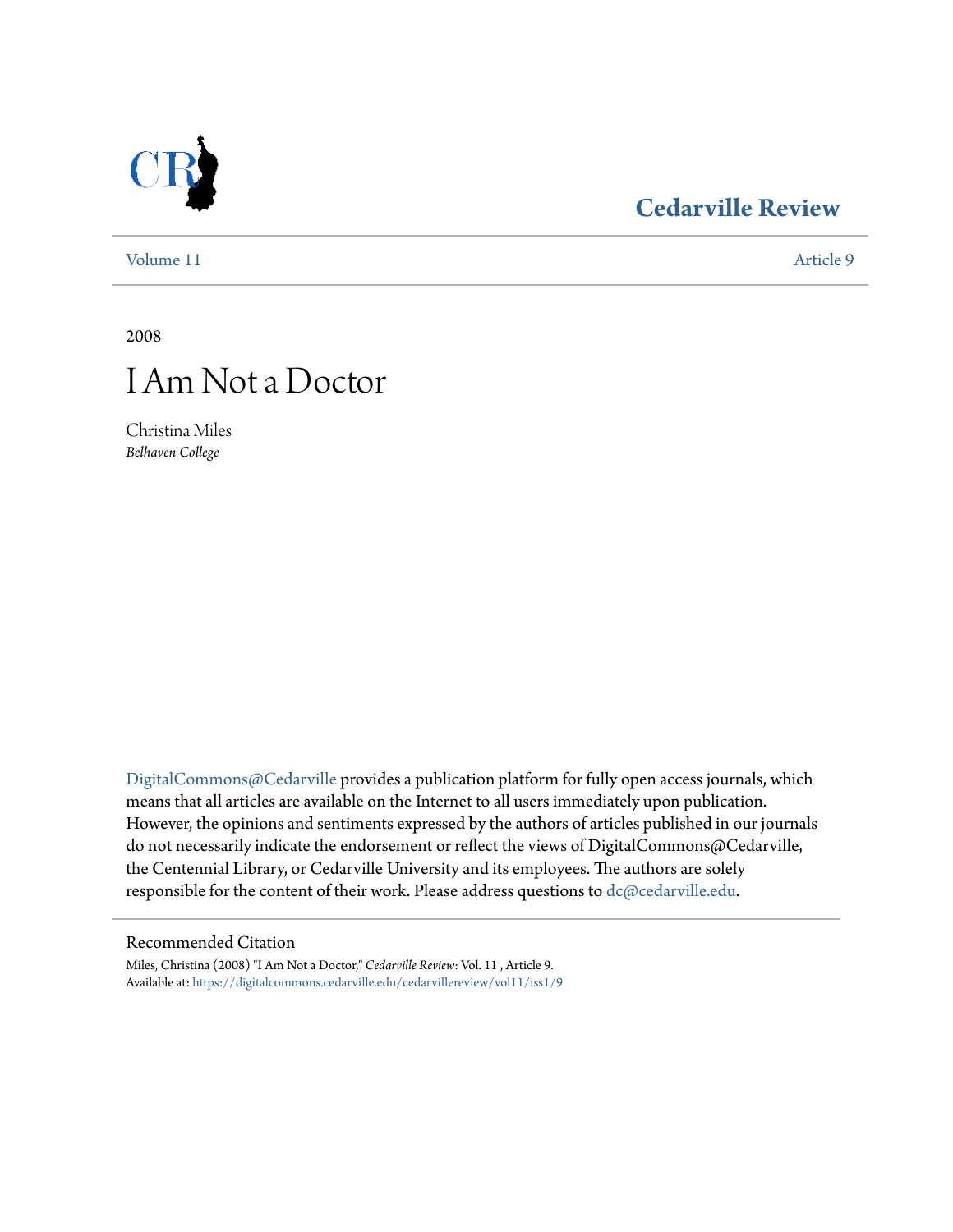## I Am Not a Doctor

Browse the contents of [this issue](https://digitalcommons.cedarville.edu/cedarvillereview/vol11/iss1) of *Cedarville Review*.

## **Keywords**

Poetry

# **Creative Commons License**

This work is licensed under a [Creative Commons Attribution-Noncommercial-No Derivative Works 4.0](http://creativecommons.org/licenses/by-nc-nd/4.0/) [License.](http://creativecommons.org/licenses/by-nc-nd/4.0/)

Follow this and additional works at: [https://digitalcommons.cedarville.edu/cedarvillereview](https://digitalcommons.cedarville.edu/cedarvillereview?utm_source=digitalcommons.cedarville.edu%2Fcedarvillereview%2Fvol11%2Fiss1%2F9&utm_medium=PDF&utm_campaign=PDFCoverPages)



This poetry is available in Cedarville Review: [https://digitalcommons.cedarville.edu/cedarvillereview/vol11/iss1/9](https://digitalcommons.cedarville.edu/cedarvillereview/vol11/iss1/9?utm_source=digitalcommons.cedarville.edu%2Fcedarvillereview%2Fvol11%2Fiss1%2F9&utm_medium=PDF&utm_campaign=PDFCoverPages)